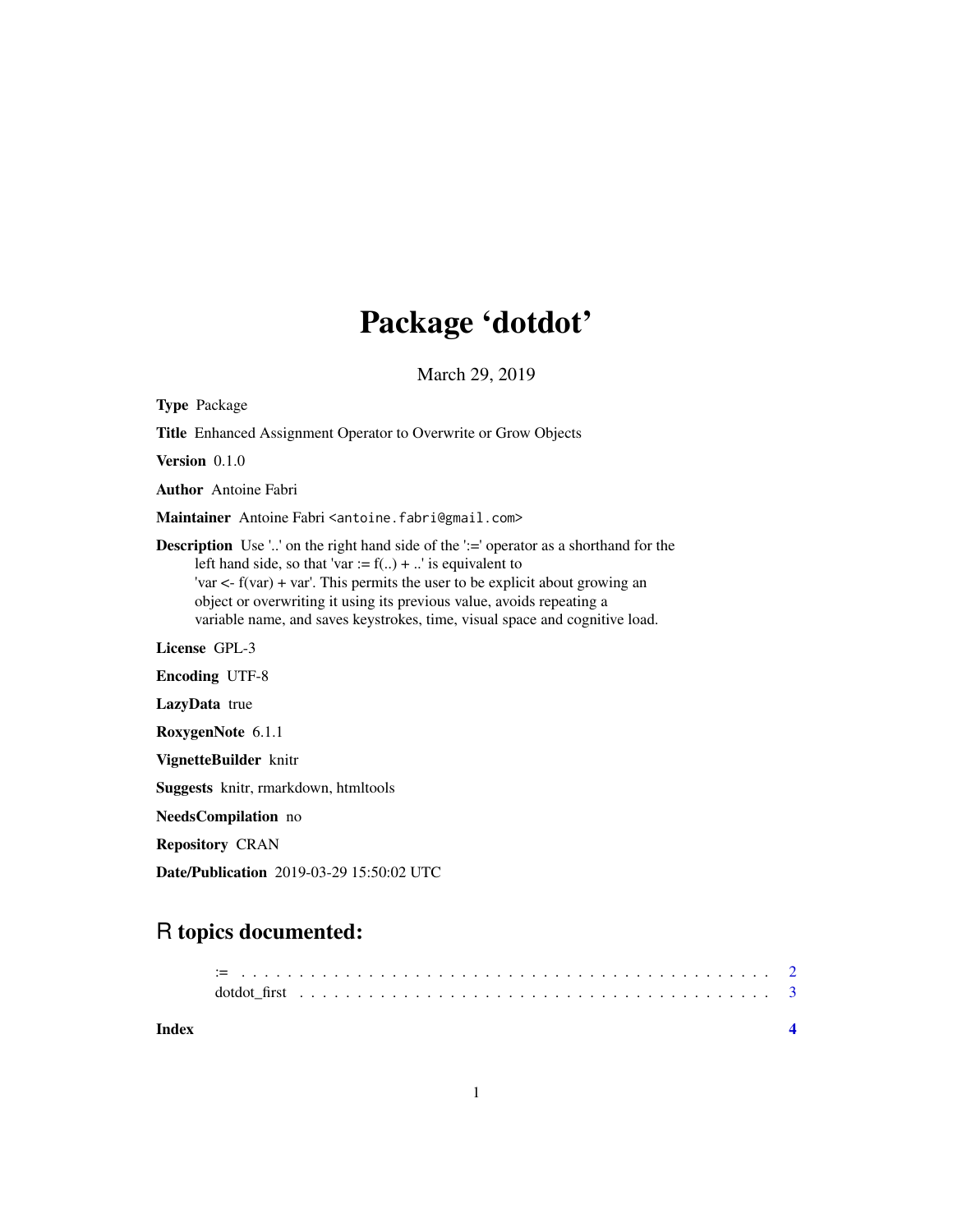#### Description

Use .. on the right hand side as a shorthand for the left hand side

#### Usage

 $":="(e1, e2)$ 

#### Arguments

| e1             | left hand side |
|----------------|----------------|
| e <sup>2</sup> | right handside |

#### Details

:= is \*\*NOT\*\* meant to be a complete replacement of the '<-' operator, it's meant to be explicit about growing an object or overwriting it using its previous value, avoid repeating a variable name, and saving keystrokes.

It is slightly slower than the standard assignment operator (though we're speaking microseconds). This should not distract the user from the fact that growing an object is often inefficient, especially in a loop.

: = can in principle be used several times in a statement like  $z \le -(x := . . + 1) + (y := . . + 1)$ but it never makes sense to use it := several times in an assignment such as  $x := (y := . . + 2)$ as all the .. will be replaced by the name of the variable on the lhs of the first evaluated := in any case.

#### Examples

```
x \le -1x := ... + 1x
x <- factor(letters[1:3])
levels(x) := c(..., "level4")x
```
<span id="page-1-0"></span>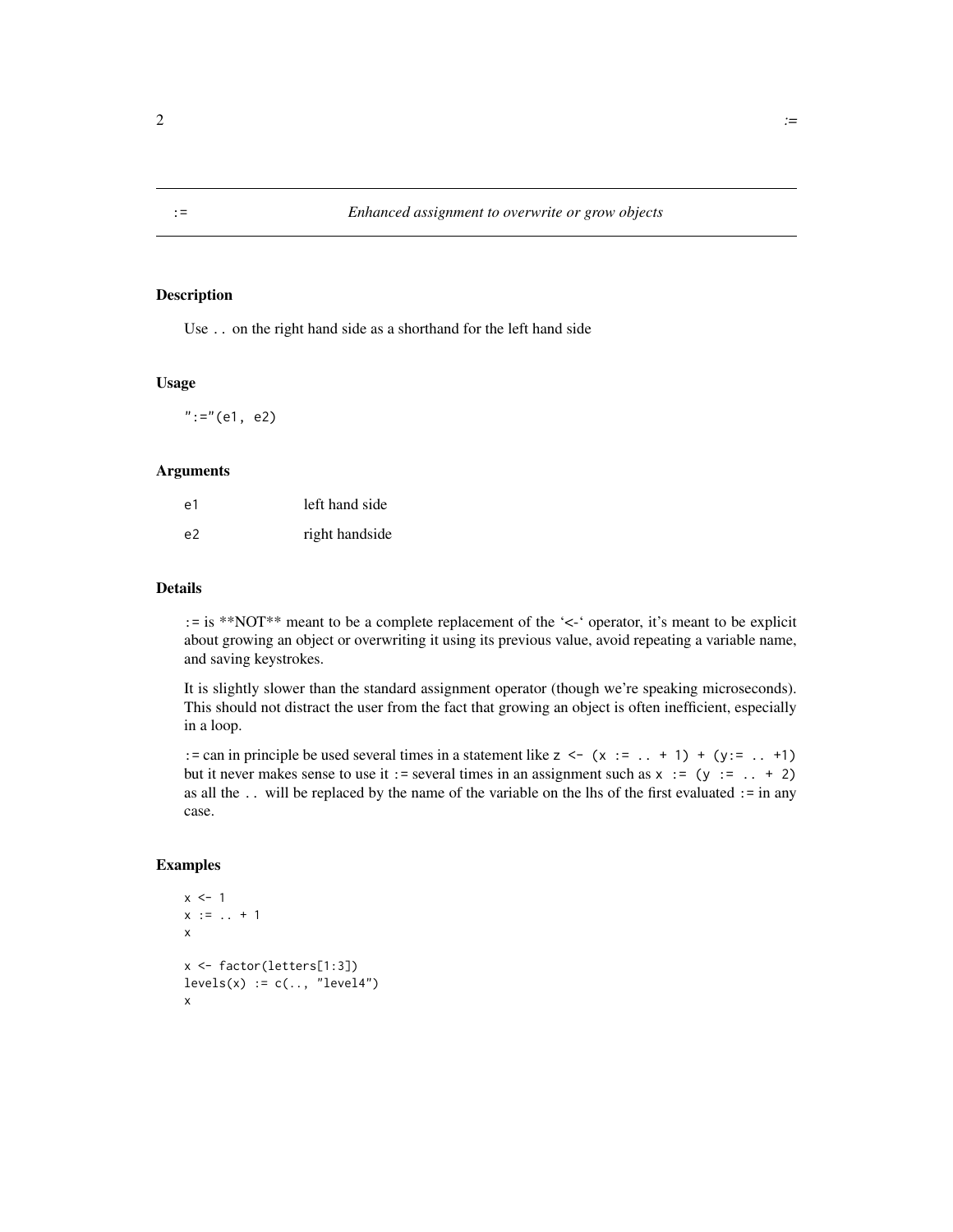<span id="page-2-0"></span>

### Description

This is not necessary to call this function after attaching \*rlang\*/\*tidyverse\* or \*data.table\*

#### Usage

dotdot\_first()